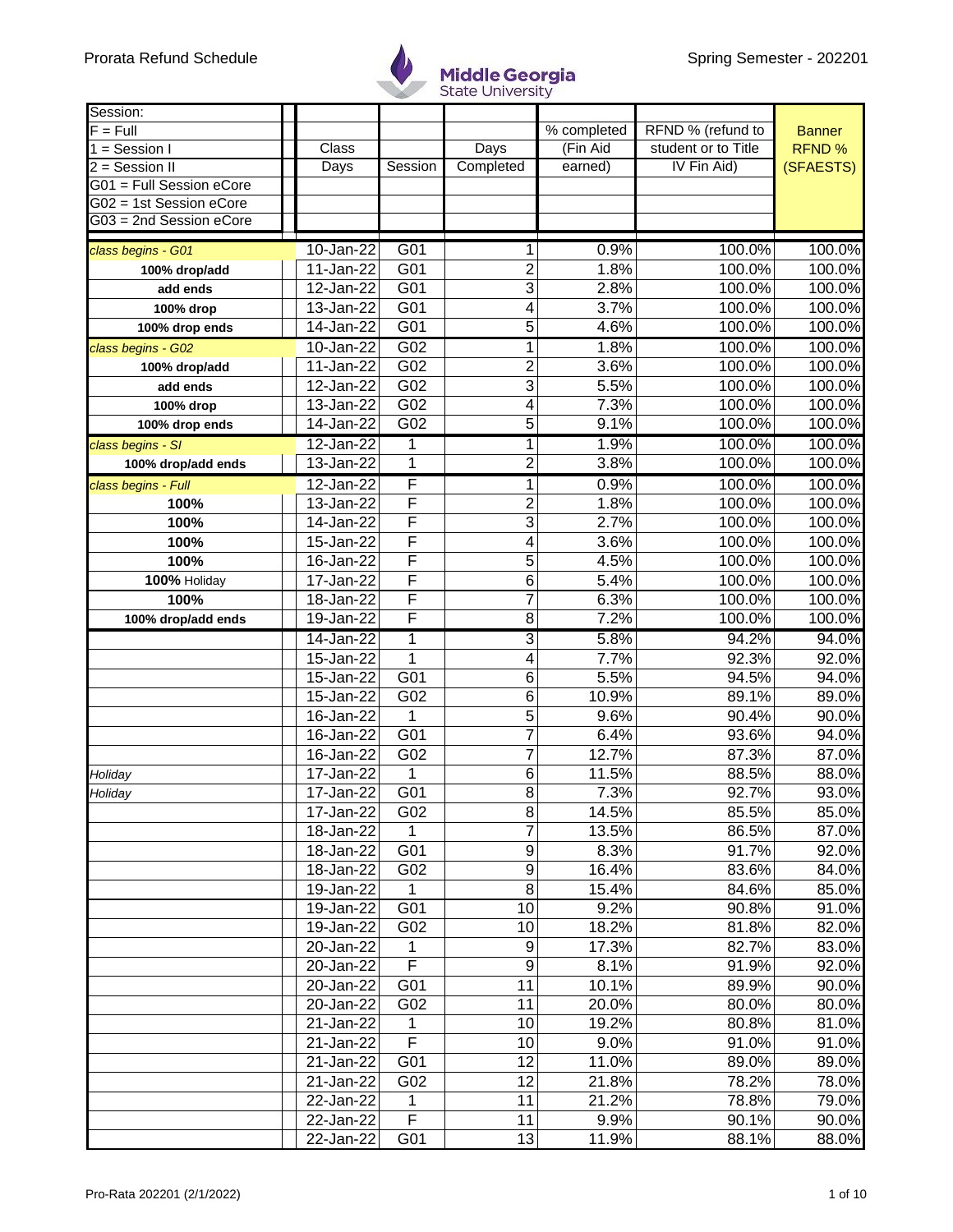

| Session:                   |               |                         |                       |             |                     |               |
|----------------------------|---------------|-------------------------|-----------------------|-------------|---------------------|---------------|
| $F = Full$                 |               |                         |                       | % completed | RFND % (refund to   | <b>Banner</b> |
| $\overline{1}$ = Session I | Class         |                         | Days                  | (Fin Aid    | student or to Title | <b>RFND%</b>  |
| $2 =$ Session II           | Days          | Session                 | Completed             | earned)     | IV Fin Aid)         | (SFAESTS)     |
| G01 = Full Session eCore   |               |                         |                       |             |                     |               |
| G02 = 1st Session eCore    |               |                         |                       |             |                     |               |
| G03 = 2nd Session eCore    |               |                         |                       |             |                     |               |
|                            | $22$ -Jan-22  |                         |                       | 23.6%       |                     | 76.0%         |
|                            |               | G02                     | 13<br>$\overline{12}$ |             | 76.4%               |               |
|                            | 23-Jan-22     | 1<br>F                  |                       | 23.1%       | 76.9%               | 77.0%         |
|                            | 23-Jan-22     |                         | $\overline{12}$       | 10.8%       | 89.2%               | 89.0%         |
|                            | 23-Jan-22     | G01                     | 14                    | 12.8%       | 87.2%               | 87.0%         |
|                            | 23-Jan-22     | G02                     | 14                    | 25.5%       | 74.5%               | 75.0%         |
|                            | 24-Jan-22     | 1                       | 13                    | 25.0%       | 75.0%               | 75.0%         |
|                            | $24$ -Jan-22  | F                       | 13                    | 11.7%       | 88.3%               | 88.0%         |
|                            | 24-Jan-22     | G01                     | 15                    | 13.8%       | 86.2%               | 86.0%         |
|                            | 24-Jan-22     | G02                     | 15                    | 27.3%       | 72.7%               | 73.0%         |
|                            | 25-Jan-22     | 1                       | 14                    | 26.9%       | 73.1%               | 73.0%         |
|                            | 25-Jan-22     | $\overline{\mathsf{F}}$ | 14                    | 12.6%       | 87.4%               | 87.0%         |
|                            | 25-Jan-22     | $\overline{G01}$        | 16                    | 14.7%       | 85.3%               | 85.0%         |
|                            | 25-Jan-22     | G02                     | 16                    | 29.1%       | 70.9%               | 71.0%         |
|                            | 26-Jan-22     | 1                       | 15                    | 28.8%       | 71.2%               | 71.0%         |
|                            | $26 - Jan-22$ | $\overline{\mathsf{F}}$ | 15                    | 13.5%       | 86.5%               | 86.0%         |
|                            | 26-Jan-22     | G <sub>01</sub>         | 17                    | 15.6%       | 84.4%               | 84.0%         |
|                            | 26-Jan-22     | G02                     | 17                    | 30.9%       | 69.1%               | 69.0%         |
|                            | $27 - Jan-22$ | 1                       | 16                    | 30.8%       | 69.2%               | 69.0%         |
|                            | 27-Jan-22     | $\overline{\mathsf{F}}$ | 16                    | 14.4%       | 85.6%               | 86.0%         |
|                            | 27-Jan-22     | G01                     | 18                    | 16.5%       | 83.5%               | 83.0%         |
|                            | 27-Jan-22     | G02                     | 18                    | 32.7%       | 67.3%               | 67.0%         |
|                            | 28-Jan-22     | 1                       | 17                    | 32.7%       | 67.3%               | 67.0%         |
|                            | 28-Jan-22     | F                       | 17                    | 15.3%       | 84.7%               | 85.0%         |
|                            | 28-Jan-22     | G01                     | 19                    | 17.4%       | 82.6%               | 83.0%         |
|                            | 28-Jan-22     | G02                     | 19                    | 34.5%       | 65.5%               | 65.0%         |
|                            | 29-Jan-22     | 1                       | 18                    | 34.6%       | 65.4%               | 65.0%         |
|                            | 29-Jan-22     | F                       | 18                    | 16.2%       | 83.8%               | 84.0%         |
|                            | 29-Jan-22     | G01                     | 20                    | 18.3%       | 81.7%               | 82.0%         |
|                            | 29-Jan-22     | G02                     | 20                    | 36.4%       | 63.6%               | 64.0%         |
|                            | 30-Jan-22     | 1                       | 19                    | 36.5%       | 63.5%               | 63.0%         |
|                            | 30-Jan-22     | $\overline{\mathsf{F}}$ | 19                    | 17.1%       | 82.9%               | 83.0%         |
|                            | 30-Jan-22     | G01                     | 21                    | 19.3%       | 80.7%               | 81.0%         |
|                            | 30-Jan-22     | G02                     | 21                    | 38.2%       | 61.8%               | 62.0%         |
|                            |               |                         |                       |             |                     |               |
|                            | 31-Jan-22     | 1<br>F                  | 20                    | 38.5%       | 61.5%               | 62.0%         |
|                            | 31-Jan-22     |                         | 20                    | 18.0%       | 82.0%               | 82.0%         |
|                            | 31-Jan-22     | G01                     | 22                    | 20.2%       | 79.8%               | 80.0%         |
|                            | 31-Jan-22     | G02                     | 22                    | 40.0%       | 60.0%               | 60.0%         |
|                            | 1-Feb-22      | 1                       | 21                    | 40.4%       | 59.6%               | 60.0%         |
|                            | 1-Feb-22      | F                       | 21                    | 18.9%       | 81.1%               | 81.0%         |
|                            | 1-Feb-22      | G01                     | 23                    | 21.1%       | 78.9%               | 79.0%         |
|                            | 1-Feb-22      | G02                     | 23                    | 41.8%       | 58.2%               | 58.0%         |
|                            | 2-Feb-22      | 1                       | 22                    | 42.3%       | 57.7%               | 58.0%         |
|                            | 2-Feb-22      | F                       | 22                    | 19.8%       | 80.2%               | 80.0%         |
|                            | 2-Feb-22      | G01                     | 24                    | 22.0%       | 78.0%               | 78.0%         |
|                            | 2-Feb-22      | G02                     | 24                    | 43.6%       | 56.4%               | 56.0%         |
|                            | 3-Feb-22      | 1                       | 23                    | 44.2%       | 55.8%               | 56.0%         |
|                            | 3-Feb-22      | F                       | 23                    | 20.7%       | 79.3%               | 79.0%         |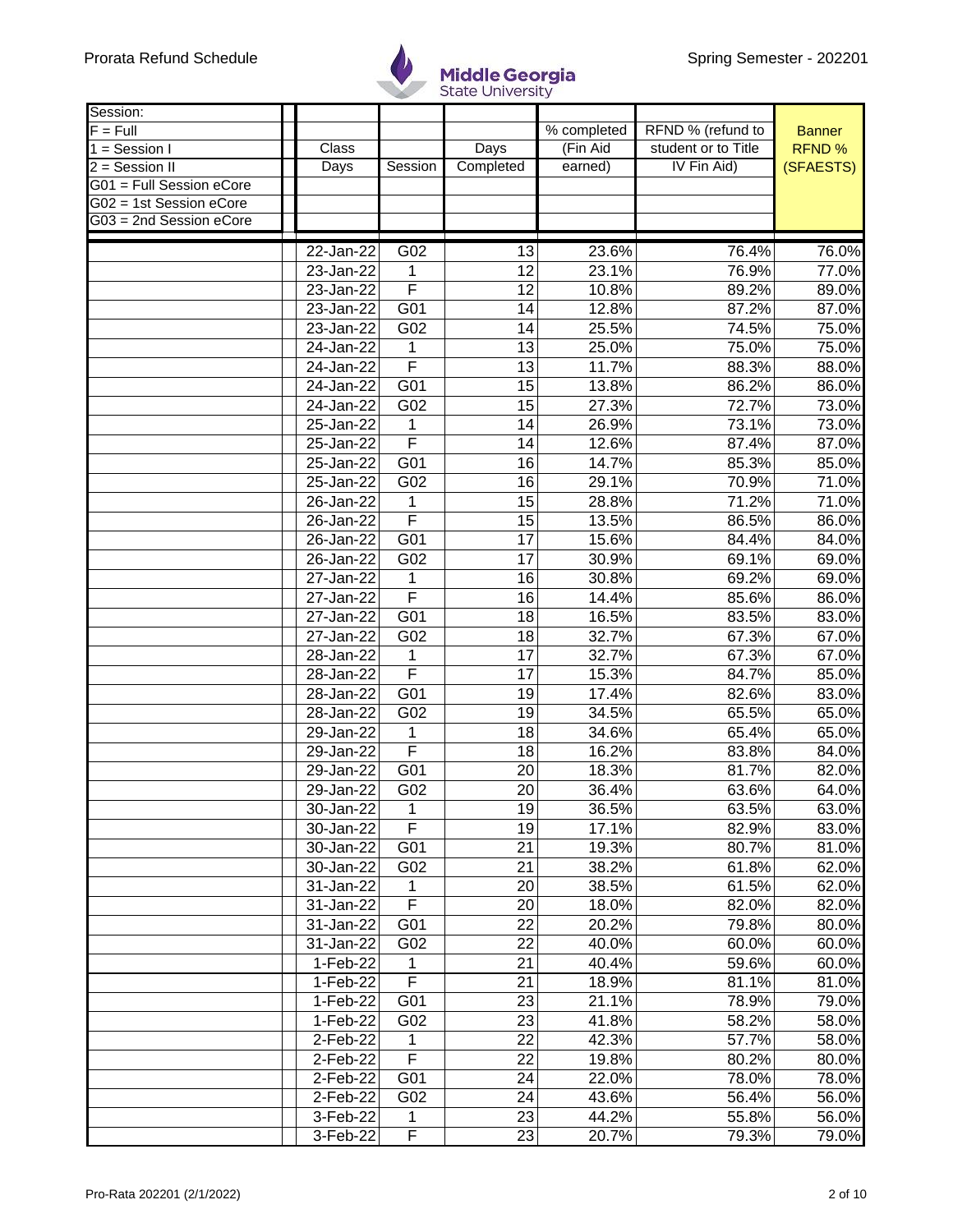

| Session:                  |                |                              |                 |             |                     |               |
|---------------------------|----------------|------------------------------|-----------------|-------------|---------------------|---------------|
| $F = Full$                |                |                              |                 | % completed | RFND % (refund to   | <b>Banner</b> |
| $1 =$ Session I           | Class          |                              | Days            | (Fin Aid    | student or to Title | RFND %        |
| 2 = Session II            | Days           | Session                      | Completed       | earned)     | IV Fin Aid)         | (SFAESTS)     |
| G01 = Full Session eCore  |                |                              |                 |             |                     |               |
| G02 = 1st Session eCore   |                |                              |                 |             |                     |               |
| G03 = 2nd Session eCore   |                |                              |                 |             |                     |               |
|                           | $3-Feb-22$     | G01                          | 25              | 22.9%       | 77.1%               | 77.0%         |
|                           | 3-Feb-22       | G02                          | 25              | 45.5%       | 54.5%               | 55.0%         |
|                           | 4-Feb-22       |                              | 24              |             |                     | 54.0%         |
|                           |                | 1<br>$\overline{\mathsf{F}}$ |                 | 46.2%       | 53.8%               |               |
|                           | 4-Feb-22       |                              | 24              | 21.6%       | 78.4%               | 78.0%         |
|                           | 4-Feb-22       | $\overline{G01}$             | 26              | 23.9%       | 76.1%               | 76.0%         |
|                           | 4-Feb-22       | G02                          | 26              | 47.3%       | 52.7%               | 53.0%         |
|                           | $5 - Feb - 22$ | 1                            | 25              | 48.1%       | 51.9%               | 52.0%         |
|                           | 5-Feb-22       | F                            | 25              | 22.5%       | 77.5%               | 77.0%         |
|                           | 5-Feb-22       | $\overline{G01}$             | 27              | 24.8%       | 75.2%               | 75.0%         |
|                           | 5-Feb-22       | G02                          | 27              | 49.1%       | 50.9%               | 51.0%         |
|                           | 6-Feb-22       | 1                            | 26              | 50.0%       | 50.0%               | 50.0%         |
|                           | 6-Feb-22       | $\overline{\mathsf{F}}$      | 26              | 23.4%       | 76.6%               | 77.0%         |
|                           | 6-Feb-22       | G <sub>01</sub>              | 28              | 25.7%       | 74.3%               | 74.0%         |
|                           | 6-Feb-22       | G02                          | 28              | 50.9%       | 49.1%               | 49.0%         |
|                           | 7-Feb-22       | 1                            | 27              | 51.9%       | 48.1%               | 48.0%         |
|                           | 7-Feb-22       | F                            | 27              | 24.3%       | 75.7%               | 76.0%         |
|                           | 7-Feb-22       | G <sub>01</sub>              | 29              | 26.6%       | 73.4%               | 73.0%         |
| last day W G02            | 7-Feb-22       | G02                          | 29              | 52.7%       | 47.3%               | 47.0%         |
|                           | 8-Feb-22       | 1                            | 28              | 53.8%       | 46.2%               | 46.0%         |
|                           | 8-Feb-22       | F                            | 28              | 25.2%       | 74.8%               | 75.0%         |
|                           | 8-Feb-22       | G01                          | 30              | 27.5%       | 72.5%               | 72.0%         |
|                           | 8-Feb-22       | G02                          | 30              | 54.5%       | 45.5%               | 45.0%         |
|                           | 9-Feb-22       | 1                            | 29              | 55.8%       | 44.2%               | 44.0%         |
|                           | 9-Feb-22       | F                            | 29              | 26.1%       | 73.9%               | 74.0%         |
|                           | 9-Feb-22       | G01                          | 31              | 28.4%       | 71.6%               | 72.0%         |
|                           | 9-Feb-22       | G02                          | 31              | 56.4%       | 43.6%               | 44.0%         |
|                           | 10-Feb-22      | 1                            | 30              | 57.7%       | 42.3%               | 42.0%         |
|                           | 10-Feb-22      | F                            | 30              | 27.0%       | 73.0%               | 73.0%         |
|                           | 10-Feb-22      | $\overline{G01}$             | $\overline{32}$ | 29.4%       | 70.6%               | 71.0%         |
|                           | 10-Feb-22      | G02                          | 32              | 58.2%       | 41.8%               | 42.0%         |
| refund ends SI last day W | 11-Feb-22      | 1                            | 31              | 59.6%       | 40.4%               | 40.0%         |
|                           |                |                              |                 |             |                     |               |
|                           | 11-Feb-22      | F                            | $\overline{31}$ | 27.9%       | 72.1%               | 72.0%         |
|                           | 11-Feb-22      | G01                          | 33              | 30.3%       | 69.7%               | 70.0%         |
| refund ends G02           | 11-Feb-22      | G02                          | 33              | 60.0%       | 40.0%               | 40.0%         |
|                           | 12-Feb-22      | 1                            | $\overline{32}$ | 61.5%       | 0.0%                | 0.0%          |
|                           | 12-Feb-22      | $\overline{F}$               | 32              | 28.8%       | 71.2%               | 71.0%         |
|                           | 12-Feb-22      | G01                          | 34              | 31.2%       | 68.8%               | 69.0%         |
|                           | 12-Feb-22      | G02                          | 34              | 61.8%       | 0.0%                | 0.0%          |
|                           | 13-Feb-22      | 1                            | 33              | 63.5%       | 0.0%                | 0.0%          |
|                           | 13-Feb-22      | $\overline{F}$               | 33              | 29.7%       | 70.3%               | 70.0%         |
|                           | 13-Feb-22      | G01                          | 35              | 32.1%       | 67.9%               | 68.0%         |
|                           | 13-Feb-22      | G02                          | 35              | 63.6%       | 0.0%                | 0.0%          |
|                           | 14-Feb-22      | 1                            | 34              | 65.4%       | 0.0%                | 0.0%          |
|                           | 14-Feb-22      | F                            | 34              | 30.6%       | 69.4%               | 69.0%         |
|                           | 14-Feb-22      | G01                          | 36              | 33.0%       | 67.0%               | 67.0%         |
|                           | 14-Feb-22      | G02                          | 36              | 65.5%       | 0.0%                | 0.0%          |
|                           | 15-Feb-22      | 1                            | 35              | 67.3%       | 0.0%                | 0.0%          |
|                           |                |                              |                 |             |                     |               |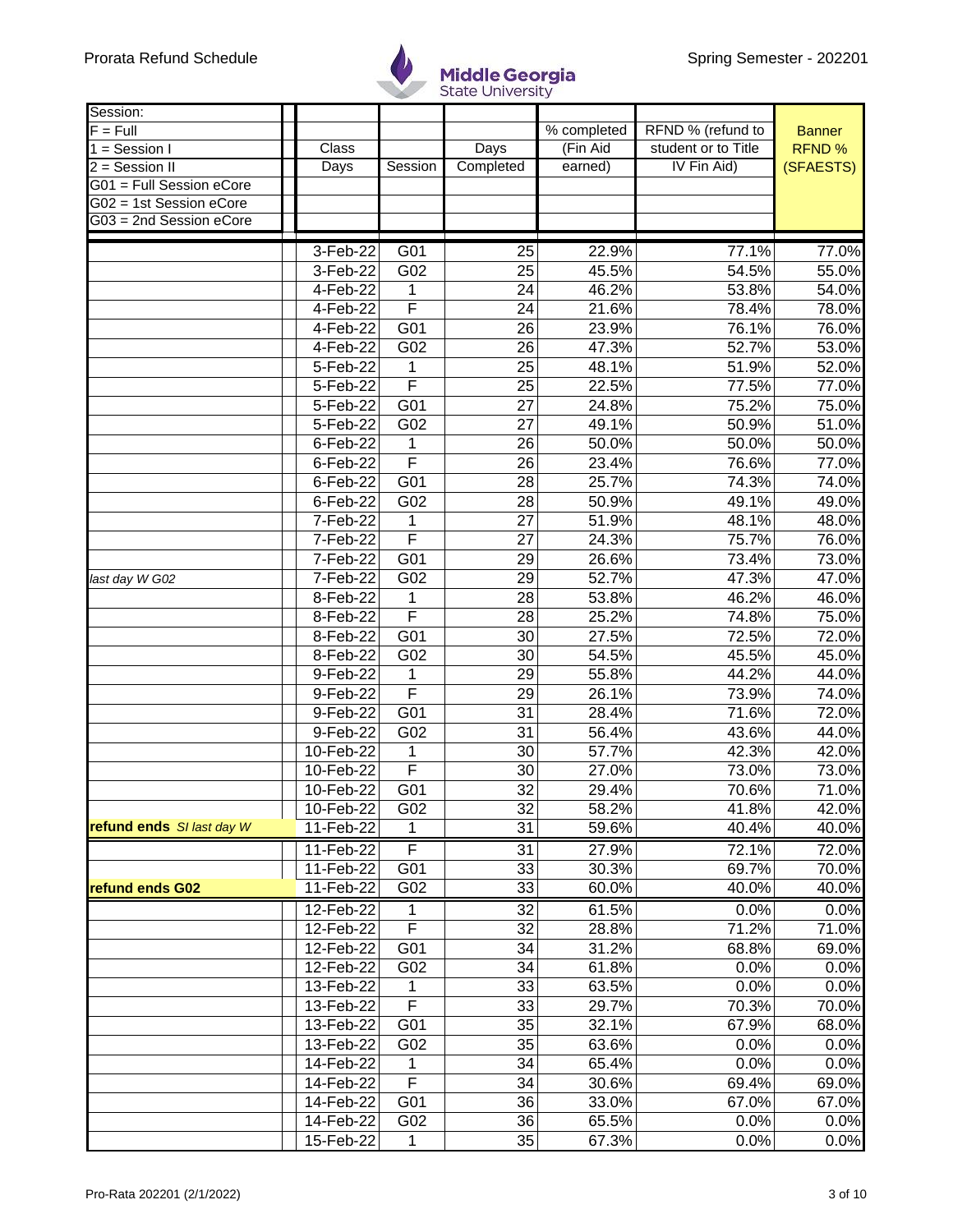

| Session:                   |           |                         |                       |             |                     |                |
|----------------------------|-----------|-------------------------|-----------------------|-------------|---------------------|----------------|
| $F = Full$                 |           |                         |                       | % completed | RFND % (refund to   | <b>Banner</b>  |
| $\overline{1}$ = Session I | Class     |                         | Days                  | (Fin Aid    | student or to Title | <b>RFND%</b>   |
| 2 = Session II             | Days      | Session                 | Completed             | earned)     | IV Fin Aid)         | (SFAESTS)      |
| G01 = Full Session eCore   |           |                         |                       |             |                     |                |
| G02 = 1st Session eCore    |           |                         |                       |             |                     |                |
| G03 = 2nd Session eCore    |           |                         |                       |             |                     |                |
|                            |           |                         |                       |             |                     |                |
|                            | 15-Feb-22 | F                       | 35<br>$\overline{37}$ | 31.5%       | 68.5%               | 68.0%<br>66.0% |
|                            | 15-Feb-22 | G01                     |                       | 33.9%       | 66.1%               |                |
|                            | 15-Feb-22 | G02                     | 37                    | 67.3%       | 0.0%                | 0.0%           |
|                            | 16-Feb-22 | 1                       | 36                    | 69.2%       | 0.0%                | 0.0%           |
|                            | 16-Feb-22 | F                       | 36                    | 32.4%       | 67.6%               | 68.0%          |
|                            | 16-Feb-22 | G01                     | 38                    | 34.9%       | 65.1%               | 65.0%          |
|                            | 16-Feb-22 | G02                     | 38                    | 69.1%       | 0.0%                | 0.0%           |
|                            | 17-Feb-22 | 1                       | 37                    | 71.2%       | 0.0%                | 0.0%           |
|                            | 17-Feb-22 | $\overline{\mathsf{F}}$ | 37                    | 33.3%       | 66.7%               | 67.0%          |
|                            | 17-Feb-22 | G01                     | 39                    | 35.8%       | 64.2%               | 64.0%          |
|                            | 17-Feb-22 | G02                     | 39                    | 70.9%       | 0.0%                | 0.0%           |
|                            | 18-Feb-22 | 1                       | 38                    | 73.1%       | 0.0%                | 0.0%           |
|                            | 18-Feb-22 | $\overline{\mathsf{F}}$ | 38                    | 34.2%       | 65.8%               | 66.0%          |
|                            | 18-Feb-22 | G01                     | 40                    | 36.7%       | 63.3%               | 63.0%          |
|                            | 18-Feb-22 | G02                     | 40                    | 72.7%       | 0.0%                | 0.0%           |
|                            | 19-Feb-22 | 1                       | 39                    | 75.0%       | 0.0%                | 0.0%           |
|                            | 19-Feb-22 | F                       | 39                    | 35.1%       | 64.9%               | 65.0%          |
|                            | 19-Feb-22 | G01                     | 41                    | 37.6%       | 62.4%               | 62.0%          |
|                            | 19-Feb-22 | G02                     | 41                    | 74.5%       | 0.0%                | 0.0%           |
|                            | 20-Feb-22 | 1                       | 40                    | 76.9%       | 0.0%                | 0.0%           |
|                            | 20-Feb-22 | F                       | 40                    | 36.0%       | 64.0%               | 64.0%          |
|                            | 20-Feb-22 | G01                     | 42                    | 38.5%       | 61.5%               | 61.0%          |
|                            | 20-Feb-22 | G02                     | 42                    | 76.4%       | 0.0%                | 0.0%           |
|                            | 21-Feb-22 |                         | 41                    | 78.8%       | 0.0%                |                |
|                            |           | 1<br>F                  |                       |             |                     | 0.0%           |
|                            | 21-Feb-22 |                         | 41                    | 36.9%       | 63.1%               | 63.0%          |
|                            | 21-Feb-22 | G01                     | 43                    | 39.4%       | 60.6%               | 61.0%          |
|                            | 21-Feb-22 | G02                     | 43                    | 78.2%       | 0.0%                | 0.0%           |
|                            | 22-Feb-22 | 1                       | 42                    | 80.8%       | 0.0%                | 0.0%           |
|                            | 22-Feb-22 | F                       | $\overline{42}$       | 37.8%       | 62.2%               | 62.0%          |
|                            | 22-Feb-22 | G01                     | 44                    | 40.4%       | 59.6%               | 60.0%          |
|                            | 22-Feb-22 | G02                     | 44                    | 80.0%       | 0.0%                | 0.0%           |
|                            | 23-Feb-22 | 1                       | 43                    | 82.7%       | 0.0%                | 0.0%           |
|                            | 23-Feb-22 | $\overline{\mathsf{F}}$ | 43                    | 38.7%       | 61.3%               | 61.0%          |
|                            | 23-Feb-22 | G01                     | 45                    | 41.3%       | 58.7%               | 59.0%          |
|                            | 23-Feb-22 | G02                     | 45                    | 81.8%       | 0.0%                | 0.0%           |
|                            | 24-Feb-22 | 1                       | 44                    | 84.6%       | 0.0%                | 0.0%           |
|                            | 24-Feb-22 | $\overline{\mathsf{F}}$ | 44                    | 39.6%       | 60.4%               | 60.0%          |
|                            | 24-Feb-22 | G01                     | 46                    | 42.2%       | 57.8%               | 58.0%          |
|                            | 24-Feb-22 | G02                     | 46                    | 83.6%       | 0.0%                | 0.0%           |
|                            | 25-Feb-22 | 1                       | 45                    | 86.5%       | 0.0%                | 0.0%           |
|                            | 25-Feb-22 | F                       | 45                    | 40.5%       | 59.5%               | 59.0%          |
|                            | 25-Feb-22 | G01                     | 47                    | 43.1%       | 56.9%               | 57.0%          |
|                            | 25-Feb-22 | G02                     | 47                    | 85.5%       | 0.0%                | 0.0%           |
|                            | 26-Feb-22 | 1                       | 46                    | 88.5%       | 0.0%                | 0.0%           |
|                            | 26-Feb-22 | F                       | 46                    | 41.4%       | 58.6%               | 59.0%          |
|                            |           | G01                     |                       |             |                     |                |
|                            | 26-Feb-22 |                         | 48                    | 44.0%       | 56.0%               | 56.0%          |
|                            | 26-Feb-22 | G02                     | 48                    | 87.3%       | 0.0%                | 0.0%           |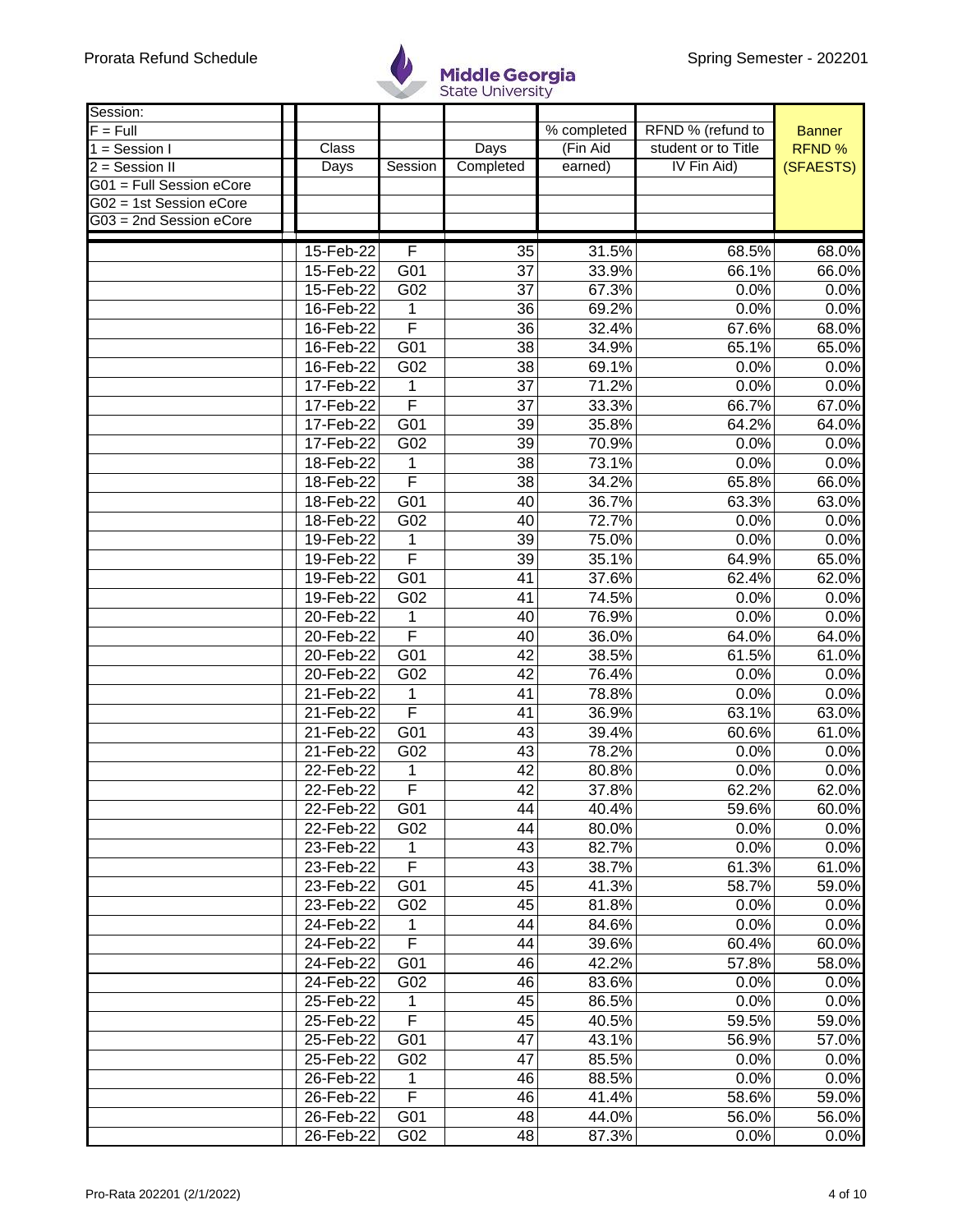

| Session:                 |             |                         |                         |             |                     |               |
|--------------------------|-------------|-------------------------|-------------------------|-------------|---------------------|---------------|
| $F = Full$               |             |                         |                         | % completed | RFND % (refund to   | <b>Banner</b> |
| $1 =$ Session I          | Class       |                         | Days                    | (Fin Aid    | student or to Title | RFND %        |
| $2 =$ Session II         | Days        | Session                 | Completed               | earned)     | IV Fin Aid)         | (SFAESTS)     |
| G01 = Full Session eCore |             |                         |                         |             |                     |               |
| G02 = 1st Session eCore  |             |                         |                         |             |                     |               |
| G03 = 2nd Session eCore  |             |                         |                         |             |                     |               |
|                          | 27-Feb-22   |                         | 47                      | 90.4%       | 0.0%                | 0.0%          |
|                          | 27-Feb-22   | 1<br>F                  | 47                      | 42.3%       | 57.7%               | 58.0%         |
|                          |             |                         |                         |             |                     | 55.0%         |
|                          | 27-Feb-22   | G01                     | 49                      | 45.0%       | 55.0%               |               |
|                          | 27-Feb-22   | G02                     | 49                      | 89.1%       | 0.0%                | 0.0%          |
|                          | 28-Feb-22   | 1                       | 48                      | 92.3%       | 0.0%                | 0.0%          |
|                          | 28-Feb-22   | F                       | 48                      | 43.2%       | 56.8%               | 57.0%         |
|                          | 28-Feb-22   | G01                     | 50                      | 45.9%       | 54.1%               | 54.0%         |
|                          | 28-Feb-22   | G02                     | 50                      | 90.9%       | 0.0%                | 0.0%          |
|                          | 1-Mar-22    | 1                       | 49                      | 94.2%       | 0.0%                | 0.0%          |
|                          | 1-Mar-22    | $\overline{\mathsf{F}}$ | 49                      | 44.1%       | 55.9%               | 56.0%         |
|                          | 1-Mar-22    | G <sub>01</sub>         | 51                      | 46.8%       | 53.2%               | 53.0%         |
| classes end - G02        | 1-Mar-22    | G02                     | 51                      | 92.7%       | 0.0%                | 0.0%          |
| classes end SI           | 2-Mar-22    | 1                       | 50                      | 96.2%       | 0.0%                | 0.0%          |
|                          | 2-Mar-22    | F                       | 50                      | 45.0%       | 55.0%               | 55.0%         |
|                          | 2-Mar-22    | G01                     | 52                      | 47.7%       | 52.3%               | 52.0%         |
|                          | 2-Mar-22    | G02                     | 52                      | 94.5%       | 0.0%                | 0.0%          |
|                          | 3-Mar-22    | 1                       | 51                      | 98.1%       | 0.0%                | 0.0%          |
|                          | 3-Mar-22    | $\overline{\mathsf{F}}$ | 51                      | 45.9%       | 54.1%               | 54.0%         |
|                          | 3-Mar-22    | G01                     | 53                      | 48.6%       | 51.4%               | 51.0%         |
|                          | 3-Mar-22    | G02                     | 53                      | 96.4%       | 0.0%                | 0.0%          |
| exams end SI             | 4-Mar-22    | 1                       | 52                      | 100.0%      | 0.0%                | 0.0%          |
|                          | 4-Mar-22    | F                       | 52                      | 46.8%       | 53.2%               | 53.0%         |
|                          | 4-Mar-22    | G01                     | 54                      | 49.5%       | 50.5%               | 50.0%         |
|                          | 4-Mar-22    | G02                     | 54                      | 98.2%       | 0.0%                | 0.0%          |
|                          | 5-Mar-22    | F                       | 53                      | 47.7%       | 52.3%               | 52.0%         |
|                          | 5-Mar-22    | G01                     | 55                      | 50.5%       | 49.5%               | 50.0%         |
| exams end - G02          | 5-Mar-22    | G02                     | 55                      | 100.0%      | 0.0%                | 0.0%          |
|                          | 6-Mar-22    | F                       | 54                      | 48.6%       | 51.4%               | 51.0%         |
|                          | $6$ -Mar-22 | G <sub>01</sub>         | $\overline{56}$         | 51.4%       | 48.6%               | 49.0%         |
|                          | 7-Mar-22    | F                       | 55                      | 49.5%       | 50.5%               | 50.0%         |
|                          |             | G01                     | 57                      |             |                     | 48.0%         |
| last day W G01           | 7-Mar-22    |                         |                         | 52.3%       | 47.7%               |               |
| class begins - G03       | 7-Mar-22    | G03                     | $\mathbf{1}$            | 1.8%        | 100.0%              | 100.0%        |
| 100% drop/add            | 8-Mar-22    | G03                     | $\overline{\mathbf{c}}$ | 3.6%        | 100.0%              | 100.0%        |
| add ends                 | 9-Mar-22    | G03                     | $\overline{3}$          | 5.5%        | 100.0%              | 100.0%        |
| 100% drop                | 10-Mar-22   | G03                     | 4                       | 7.3%        | 100.0%              | 100.0%        |
| 100% drop ends           | 11-Mar-22   | G03                     | 5                       | 9.1%        | 100.0%              | 100.0%        |
|                          | 8-Mar-22    | F                       | 56                      | 50.5%       | 49.5%               | 50.0%         |
|                          | 8-Mar-22    | G <sub>01</sub>         | 58                      | 53.2%       | 46.8%               | 47.0%         |
| class beg SII            | 9-Mar-22    | $\overline{2}$          | 1                       | 2.0%        | 100.0%              | 100.0%        |
| 100% drop/add ends       | 10-Mar-22   | $\overline{2}$          | $\overline{2}$          | 4.1%        | 100.0%              | 100.0%        |
|                          | 9-Mar-22    | F                       | 57                      | 51.4%       | 48.6%               | 49.0%         |
|                          | 9-Mar-22    | G01                     | 59                      | 54.1%       | 45.9%               | 46.0%         |
|                          | 10-Mar-22   | F                       | 58                      | 52.3%       | 47.7%               | 48.0%         |
|                          | 10-Mar-22   | G01                     | 60                      | 55.0%       | 45.0%               | 45.0%         |
|                          | 11-Mar-22   | $\overline{2}$          | 3                       | 6.1%        | 93.9%               | 94.0%         |
|                          | 11-Mar-22   | F                       | 59                      | 53.2%       | 46.8%               | 47.0%         |
|                          | 11-Mar-22   | G01                     | 61                      | 56.0%       | 44.0%               | 44.0%         |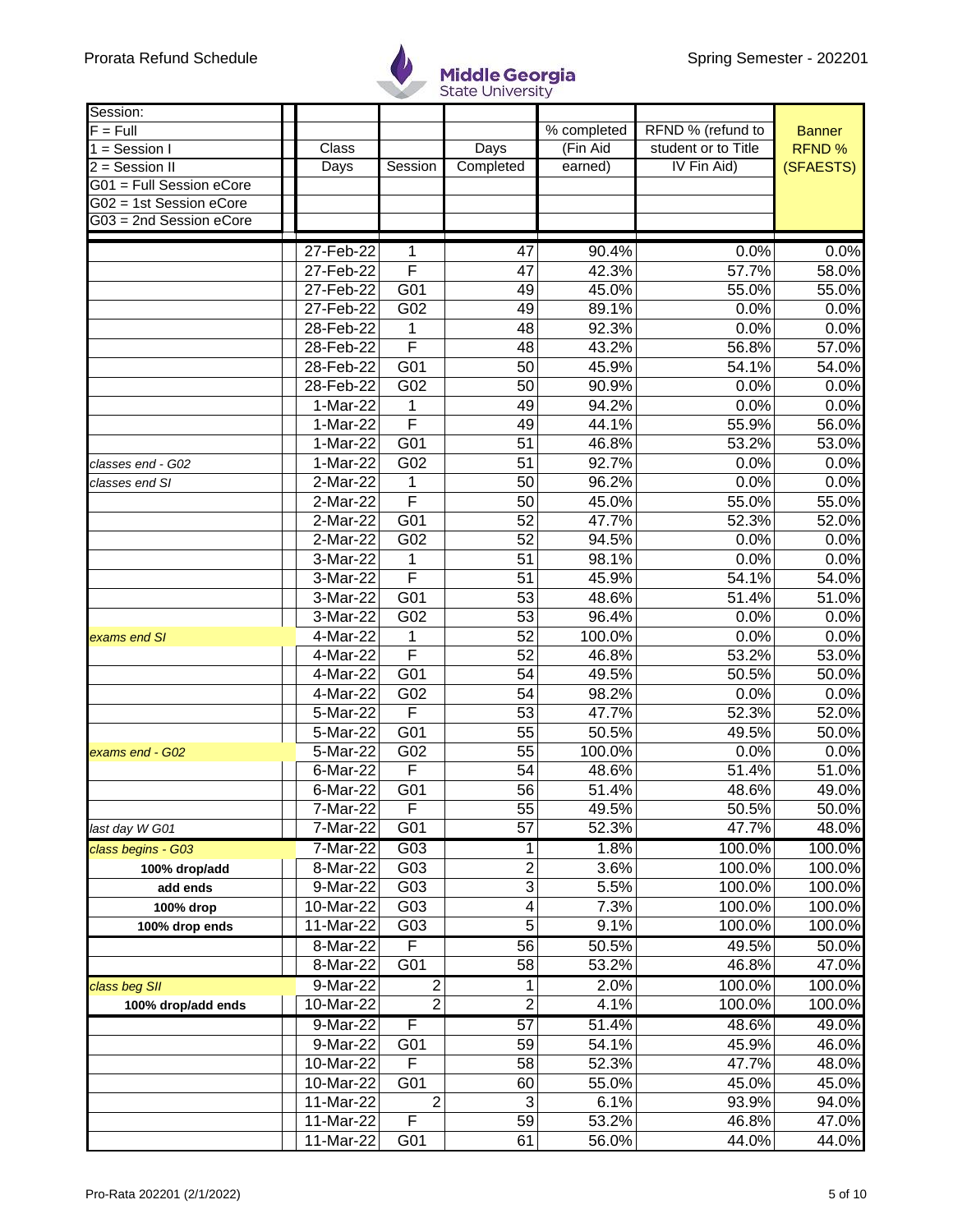

| Session:                 |                         |                  |           |             |                     |                |
|--------------------------|-------------------------|------------------|-----------|-------------|---------------------|----------------|
| $F = Full$               |                         |                  |           | % completed | RFND % (refund to   | <b>Banner</b>  |
| $1 =$ Session I          | Class                   |                  | Days      | (Fin Aid    | student or to Title | <b>RFND%</b>   |
| 2 = Session II           | Days                    | Session          | Completed | earned)     | IV Fin Aid)         | (SFAESTS)      |
| G01 = Full Session eCore |                         |                  |           |             |                     |                |
| G02 = 1st Session eCore  |                         |                  |           |             |                     |                |
| G03 = 2nd Session eCore  |                         |                  |           |             |                     |                |
|                          | 12-Mar-22               | 2                |           | 8.2%        | 91.8%               | 92.0%          |
|                          | 12-Mar-22               | F                | 4<br>60   | 54.1%       | 45.9%               | 46.0%          |
|                          | $\overline{1}$ 2-Mar-22 | G01              | 62        | 56.9%       | 43.1%               | 43.0%          |
|                          | 12-Mar-22               | G03              |           | 10.9%       | 89.1%               | 89.0%          |
|                          | 13-Mar-22               | $\overline{2}$   | 6<br>5    | 10.2%       |                     |                |
|                          |                         | F                | 61        | 55.0%       | 89.8%               | 90.0%<br>45.0% |
|                          | 13-Mar-22               |                  |           |             | 45.0%               |                |
|                          | 13-Mar-22               | G01              | 63        | 57.8%       | 42.2%               | 42.0%          |
|                          | 13-Mar-22               | G03              | 7         | 12.7%       | 87.3%               | 87.0%          |
|                          | 14-Mar-22               | $\overline{2}$   | 6         | 12.2%       | 87.8%               | 88.0%          |
|                          | 14-Mar-22               | F                | 62        | 55.9%       | 44.1%               | 44.0%          |
|                          | 14-Mar-22               | G01              | 64        | 58.7%       | 41.3%               | 41.0%          |
|                          | 14-Mar-22               | G03              | 8         | 14.5%       | 85.5%               | 85.0%          |
|                          | 15-Mar-22               | $\overline{2}$   | 7         | 14.3%       | 85.7%               | 86.0%          |
|                          | 15-Mar-22               | F                | 63        | 56.8%       | 43.2%               | 43.0%          |
| refund ends G01          | 15-Mar-22               | G <sub>01</sub>  | 65        | 59.6%       | 40.4%               | 40.0%          |
|                          | 15-Mar-22               | $\overline{G03}$ | 9         | 16.4%       | 83.6%               | 84.0%          |
|                          | 16-Mar-22               | $\overline{2}$   | 8         | 16.3%       | 83.7%               | 84.0%          |
| last day W Full          | 16-Mar-22               | F                | 64        | 57.7%       | 42.3%               | 42.0%          |
|                          | 16-Mar-22               | G01              | 66        | 60.6%       | 0.0%                | 0.0%           |
|                          | 16-Mar-22               | G03              | 10        | 18.2%       | 81.8%               | 82.0%          |
|                          | 17-Mar-22               | $\overline{2}$   | 9         | 18.4%       | 81.6%               | 82.0%          |
|                          | 17-Mar-22               | F                | 65        | 58.6%       | 41.4%               | 41.0%          |
|                          | 17-Mar-22               | G01              | 67        | 61.5%       | 0.0%                | 0.0%           |
|                          | 17-Mar-22               | $\overline{G03}$ | 11        | 20.0%       | 80.0%               | 80.0%          |
|                          | 18-Mar-22               | $\overline{2}$   | 10        | 20.4%       | 79.6%               | 80.0%          |
| refund ends F            | 18-Mar-22               | F                | 66        | 59.5%       | 40.5%               | 41.0%          |
|                          | 18-Mar-22               | G01              | 68        | 62.4%       | 0.0%                | 0.0%           |
|                          | 18-Mar-22               | G03              | 12        | 21.8%       | 78.2%               | 78.0%          |
| Spring Break             | 19-Mar-22               | $\overline{2}$   | 10        | 20.4%       | 79.6%               | 80.0%          |
|                          | 19-Mar-22               | F                | 67        | 60.4%       | 0.0%                | 0.0%           |
|                          | 19-Mar-22               | G01              | 69        | 63.3%       | 0.0%                | 0.0%           |
|                          | 19-Mar-22               | G03              | 13        | 23.6%       | 76.4%               | 76.0%          |
| <b>Spring Break</b>      | 20-Mar-22               | $\overline{2}$   | 10        | 20.4%       | 79.6%               | 80.0%          |
| <b>Spring Break</b>      | 20-Mar-22               | F                | 67        | 60.4%       | 0.0%                | 0.0%           |
|                          | 20-Mar-22               | G01              | 70        | 64.2%       | 0.0%                | 0.0%           |
|                          | 20-Mar-22               | G03              | 14        | 25.5%       | 74.5%               | 75.0%          |
| <b>Spring Break</b>      | 21-Mar-22               | $\overline{2}$   | 10        | 20.4%       | 79.6%               | 80.0%          |
| <b>Spring Break</b>      | 21-Mar-22               | F                | 67        | 60.4%       | 0.0%                | 0.0%           |
|                          | 21-Mar-22               | G01              | 71        | 65.1%       | 0.0%                | 0.0%           |
|                          | 21-Mar-22               | G03              | 15        | 27.3%       | 72.7%               | 73.0%          |
| Spring Break             | 22-Mar-22               | $\overline{c}$   | 10        | 20.4%       | 79.6%               | 80.0%          |
| Spring Break             | 22-Mar-22               | F                | 67        | 60.4%       | 0.0%                | 0.0%           |
|                          | 22-Mar-22               | G01              | 72        | 66.1%       | 0.0%                | 0.0%           |
|                          | 22-Mar-22               | G03              | 16        | 29.1%       | 70.9%               | 71.0%          |
| <b>Spring Break</b>      | 23-Mar-22               | $\overline{2}$   | 10        | 20.4%       | 79.6%               | 80.0%          |
| <b>Spring Break</b>      | 23-Mar-22               | F                | 67        | 60.4%       | 0.0%                | 0.0%           |
|                          | 23-Mar-22               | G01              | 73        | 67.0%       | 0.0%                | 0.0%           |
|                          |                         |                  |           |             |                     |                |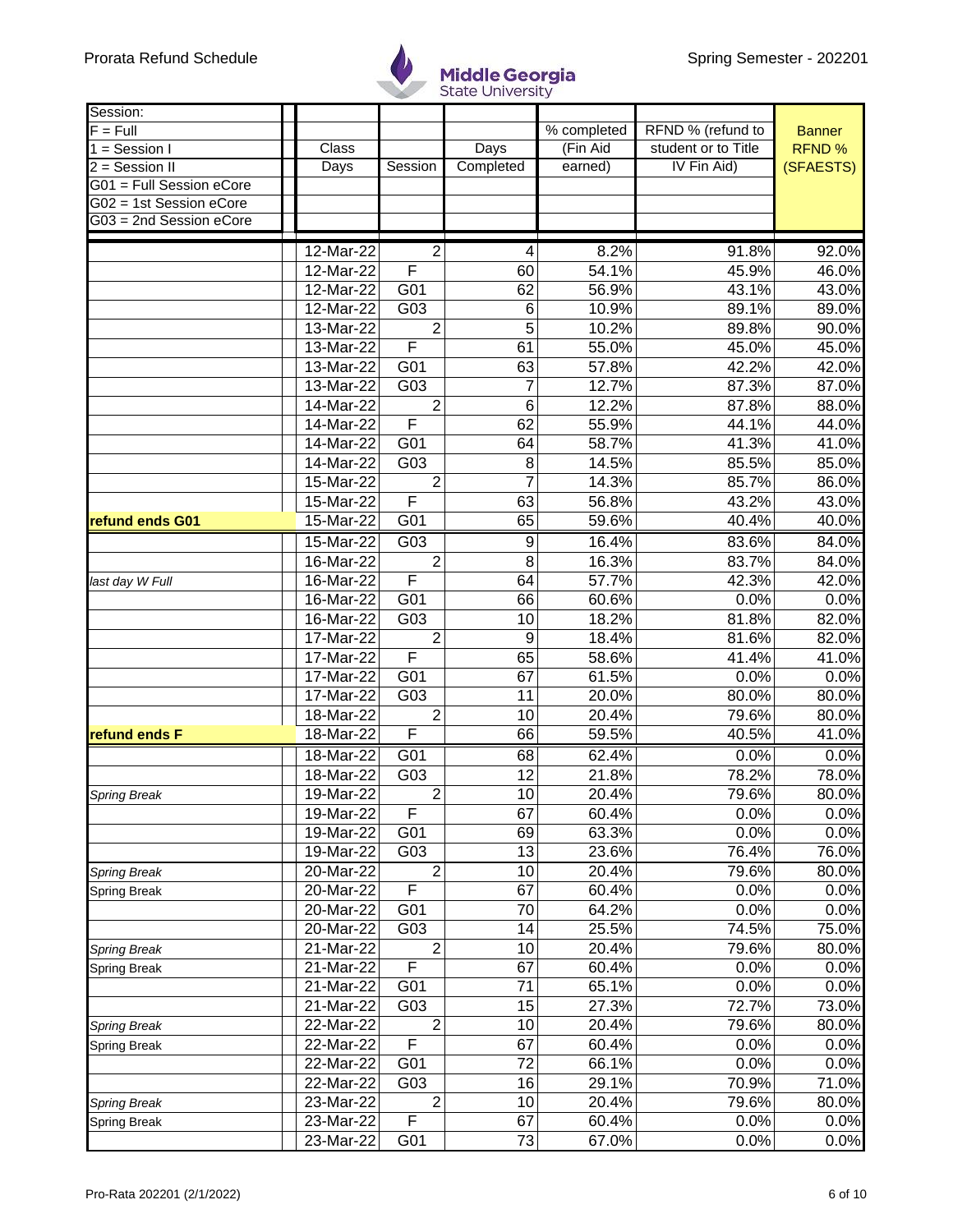

| Session:                    |           |                       |           |             |                     |               |
|-----------------------------|-----------|-----------------------|-----------|-------------|---------------------|---------------|
| $F = Full$                  |           |                       |           | % completed | RFND % (refund to   | <b>Banner</b> |
| $\overline{1}$ = Session I  | Class     |                       | Days      | (Fin Aid    | student or to Title | RFND %        |
| $\overline{2}$ = Session II | Days      | Session               | Completed | earned)     | IV Fin Aid)         | (SFAESTS)     |
| G01 = Full Session eCore    |           |                       |           |             |                     |               |
| G02 = 1st Session eCore     |           |                       |           |             |                     |               |
| G03 = 2nd Session eCore     |           |                       |           |             |                     |               |
|                             | 23-Mar-22 | G03                   | 17        | 30.9%       | 69.1%               | 69.0%         |
|                             | 24-Mar-22 | $\overline{2}$        | 10        | 20.4%       | 79.6%               | 80.0%         |
| <b>Spring Break</b>         | 24-Mar-22 | F                     | 67        | 60.4%       |                     |               |
| <b>Spring Break</b>         |           |                       |           |             | 0.0%                | 0.0%          |
|                             | 24-Mar-22 | G01                   | 74        | 67.9%       | 0.0%                | 0.0%          |
|                             | 24-Mar-22 | G03                   | 18        | 32.7%       | 67.3%               | 67.0%         |
| Spring Break                | 25-Mar-22 | $\overline{2}$        | 10        | 20.4%       | 79.6%               | 80.0%         |
| <b>Spring Break</b>         | 25-Mar-22 | F                     | 67        | 60.4%       | 0.0%                | 0.0%          |
|                             | 25-Mar-22 | G01                   | 75        | 68.8%       | 0.0%                | 0.0%          |
|                             | 25-Mar-22 | G03                   | 19        | 34.5%       | 65.5%               | 65.0%         |
| <b>Spring Break</b>         | 26-Mar-22 | $\overline{2}$        | 10        | 20.4%       | 79.6%               | 80.0%         |
| <b>Spring Break</b>         | 26-Mar-22 | F                     | 67        | 60.4%       | 0.0%                | 0.0%          |
|                             | 26-Mar-22 | G01                   | 76        | 69.7%       | 0.0%                | 0.0%          |
|                             | 26-Mar-22 | G03                   | 20        | 36.4%       | 63.6%               | 64.0%         |
| <b>Spring Break</b>         | 27-Mar-22 | $\overline{2}$        | 10        | 20.4%       | 79.6%               | 80.0%         |
| Spring Break                | 27-Mar-22 | F                     | 67        | 60.4%       | 0.0%                | 0.0%          |
|                             | 27-Mar-22 | G01                   | 77        | 70.6%       | 0.0%                | 0.0%          |
|                             | 27-Mar-22 | G03                   | 21        | 38.2%       | 61.8%               | 62.0%         |
|                             | 28-Mar-22 | $\overline{2}$        | 11        | 22.4%       | 77.6%               | 78.0%         |
|                             | 28-Mar-22 | F                     | 68        | 61.3%       | 0.0%                | 0.0%          |
|                             | 28-Mar-22 | G01                   | 78        | 71.6%       | 0.0%                | 0.0%          |
|                             | 28-Mar-22 | G03                   | 22        | 40.0%       | 60.0%               | 60.0%         |
|                             | 29-Mar-22 | $\overline{2}$        | 12        | 24.5%       | 75.5%               | 76.0%         |
|                             | 29-Mar-22 | F                     | 69        | 62.2%       | 0.0%                | 0.0%          |
|                             | 29-Mar-22 | G01                   | 79        | 72.5%       | 0.0%                | 0.0%          |
|                             | 29-Mar-22 | G03                   | 23        | 41.8%       | 58.2%               | 58.0%         |
|                             | 30-Mar-22 | $\overline{2}$        | 13        | 26.5%       | 73.5%               | 73.0%         |
|                             | 30-Mar-22 | F                     | 70        | 63.1%       | 0.0%                | 0.0%          |
|                             | 30-Mar-22 | G01                   | 80        | 73.4%       | 0.0%                | 0.0%          |
|                             | 30-Mar-22 | G03                   | 24        | 43.6%       | 56.4%               | 56.0%         |
|                             | 31-Mar-22 | $\overline{2}$        | 14        | 28.6%       | 71.4%               | 71.0%         |
|                             | 31-Mar-22 | F                     | 71        | 64.0%       | 0.0%                | 0.0%          |
|                             | 31-Mar-22 | G01                   | 81        | 74.3%       | 0.0%                | 0.0%          |
|                             |           |                       | 25        | 45.5%       | 54.5%               | 55.0%         |
|                             | 31-Mar-22 | G03<br>$\overline{2}$ |           |             |                     |               |
|                             | 1-Apr-22  |                       | 15        | 30.6%       | 69.4%               | 69.0%         |
|                             | 1-Apr-22  | F                     | 72        | 64.9%       | 0.0%                | 0.0%          |
|                             | 1-Apr-22  | G01                   | 82        | 75.2%       | 0.0%                | 0.0%          |
| last day W G03              | 1-Apr-22  | G03                   | 26        | 47.3%       | 52.7%               | 53.0%         |
|                             | 2-Apr-22  | $\overline{2}$        | 16        | 32.7%       | 67.3%               | 67.0%         |
|                             | 2-Apr-22  | F                     | 73        | 65.8%       | 0.0%                | 0.0%          |
|                             | 2-Apr-22  | G01                   | 83        | 76.1%       | 0.0%                | 0.0%          |
|                             | 2-Apr-22  | G03                   | 27        | 49.1%       | 50.9%               | 51.0%         |
|                             | 3-Apr-22  | $\overline{2}$        | 17        | 34.7%       | 65.3%               | 65.0%         |
|                             | 3-Apr-22  | F                     | 74        | 66.7%       | 0.0%                | 0.0%          |
|                             | 3-Apr-22  | G01                   | 84        | 77.1%       | 0.0%                | 0.0%          |
|                             | 3-Apr-22  | G03                   | 28        | 50.9%       | 49.1%               | 49.0%         |
|                             | 4-Apr-22  | $\overline{2}$        | 18        | 36.7%       | 63.3%               | 63.0%         |
|                             | 4-Apr-22  | $\mathsf F$           | 75        | 67.6%       | 0.0%                | 0.0%          |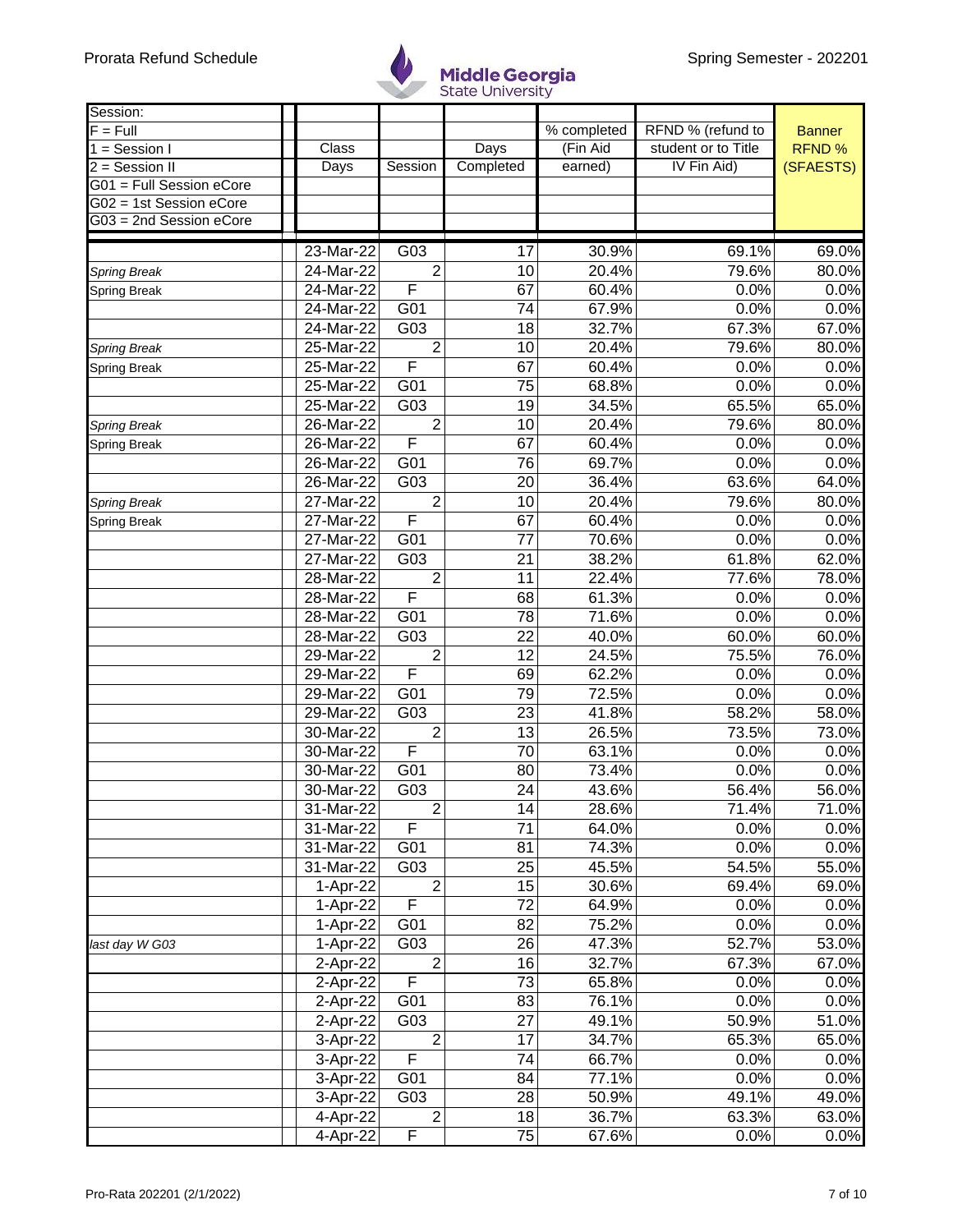

| Session:<br>$F = Full$   |                        |                         |                 | % completed | RFND % (refund to   | <b>Banner</b> |
|--------------------------|------------------------|-------------------------|-----------------|-------------|---------------------|---------------|
| $1 =$ Session I          | Class                  |                         | Days            | (Fin Aid    | student or to Title | RFND %        |
| 2 = Session II           | Days                   | Session                 | Completed       | earned)     | IV Fin Aid)         | (SFAESTS)     |
| G01 = Full Session eCore |                        |                         |                 |             |                     |               |
| G02 = 1st Session eCore  |                        |                         |                 |             |                     |               |
| G03 = 2nd Session eCore  |                        |                         |                 |             |                     |               |
|                          |                        |                         |                 |             |                     |               |
|                          | 4-Apr-22               | G01                     | 85              | 78.0%       | 0.0%                | 0.0%          |
|                          | $4-Apr-22$             | G03                     | 29              | 52.7%       | 47.3%               | 47.0%         |
|                          | 5-Apr-22               | $\overline{2}$          | 19              | 38.8%       | 61.2%               | 61.0%         |
|                          | 5-Apr-22               | F                       | 76              | 68.5%       | 0.0%                | 0.0%          |
|                          | 5-Apr-22               | G01                     | 86              | 78.9%       | 0.0%                | 0.0%          |
|                          | 5-Apr-22               | G03                     | 30              | 54.5%       | 45.5%               | 45.0%         |
|                          | 6-Apr-22               | $\overline{2}$          | 20              | 40.8%       | 59.2%               | 59.0%         |
|                          | 6-Apr-22               | $\overline{\mathsf{F}}$ | 77              | 69.4%       | 0.0%                | 0.0%          |
|                          | 6-Apr-22               | $\overline{G01}$        | 87              | 79.8%       | 0.0%                | 0.0%          |
|                          | 6-Apr-22               | $\overline{G03}$        | 31              | 56.4%       | 43.6%               | 44.0%         |
|                          | 7-Apr-22               | $\overline{2}$          | $\overline{21}$ | 42.9%       | 57.1%               | 57.0%         |
|                          | 7-Apr-22               | F                       | 78              | 70.3%       | 0.0%                | 0.0%          |
|                          | 7-Apr-22               | G01                     | 88              | 80.7%       | 0.0%                | 0.0%          |
|                          | 7-Apr-22               | G03                     | $\overline{32}$ | 58.2%       | 41.8%               | 42.0%         |
| Last day W SII           | 8-Apr-22               | $\overline{2}$          | 22              | 44.9%       | 55.1%               | 55.0%         |
|                          | 8-Apr-22               | F                       | 79              | 71.2%       | 0.0%                | 0.0%          |
|                          | 8-Apr-22               | G01                     | 89              | 81.7%       | 0.0%                | 0.0%          |
| refund ends G03          | 8-Apr-22               | G03                     | 33              | 60.0%       | 40.0%               | 40.0%         |
|                          | 9-Apr-22               | $\overline{c}$          | 23              | 46.9%       | 53.1%               | 53.0%         |
|                          | 9-Apr-22               | F                       | 80              | 72.1%       | 0.0%                | 0.0%          |
|                          | 9-Apr-22               | $\overline{G01}$        | 90              | 82.6%       | 0.0%                | 0.0%          |
|                          | 9-Apr-22               | G03                     | 34              | 61.8%       | 0.0%                | 0.0%          |
|                          | 10-Apr-22              | $\overline{2}$          | 24              | 49.0%       | 51.0%               | 51.0%         |
|                          | 10-Apr-22              | F                       | 81              | 73.0%       | 0.0%                | 0.0%          |
|                          | 10-Apr-22              | G01                     | 91              | 83.5%       | 0.0%                | 0.0%          |
|                          | 10-Apr-22              | G03                     | $\overline{35}$ | 63.6%       | 0.0%                | 0.0%          |
|                          | $11-A\overline{pr-22}$ | $\overline{2}$          | 25              | 51.0%       | 49.0%               | 49.0%         |
|                          | 11-Apr-22              | F                       | 82              | 73.9%       | 0.0%                | 0.0%          |
|                          | 11-Apr-22              | G01                     | $\overline{92}$ | 84.4%       | 0.0%                | 0.0%          |
|                          | 11-Apr-22              | G03                     | 36              | 65.5%       | 0.0%                | 0.0%          |
|                          | $12$ -Apr-22           | $\overline{2}$          | 26              | 53.1%       | 46.9%               | 47.0%         |
|                          | 12-Apr-22              | F                       | 83              | 74.8%       | 0.0%                | 0.0%          |
|                          | 12-Apr-22              | G01                     | 93              | 85.3%       | 0.0%                | 0.0%          |
|                          | 12-Apr-22              | G03                     | 37              | 67.3%       | 0.0%                | 0.0%          |
|                          | 13-Apr-22              | $\overline{2}$          | 27              | 55.1%       | 44.9%               | 45.0%         |
|                          | 13-Apr-22              | $\mathsf F$             | 84              | 75.7%       | 0.0%                | 0.0%          |
|                          | 13-Apr-22              | G01                     | 94              | 86.2%       | 0.0%                | 0.0%          |
|                          | 13-Apr-22              | G03                     | 38              | 69.1%       | 0.0%                | 0.0%          |
|                          | 14-Apr-22              | $\overline{2}$          | 28              | 57.1%       | 42.9%               | 43.0%         |
|                          | 14-Apr-22              | $\overline{F}$          | 85              | 76.6%       | 0.0%                | 0.0%          |
|                          | 14-Apr-22              | G01                     | 95              | 87.2%       | 0.0%                | 0.0%          |
|                          | 14-Apr-22              | G03                     | 39              | 70.9%       | 0.0%                | 0.0%          |
| refund ends SII          | 15-Apr-22              | $\overline{2}$          | 29              | 59.2%       | 40.8%               | 41.0%         |
|                          | 15-Apr-22              | F                       | 86              | 77.5%       | 0.0%                | 0.0%          |
|                          | 15-Apr-22              | G01                     | 96              | 88.1%       | 0.0%                | 0.0%          |
|                          | 15-Apr-22              | G03                     | 40              | 72.7%       | 0.0%                | 0.0%          |
|                          | 16-Apr-22              | $\overline{2}$          | 30              | 61.2%       | 0.0%                | 0.0%          |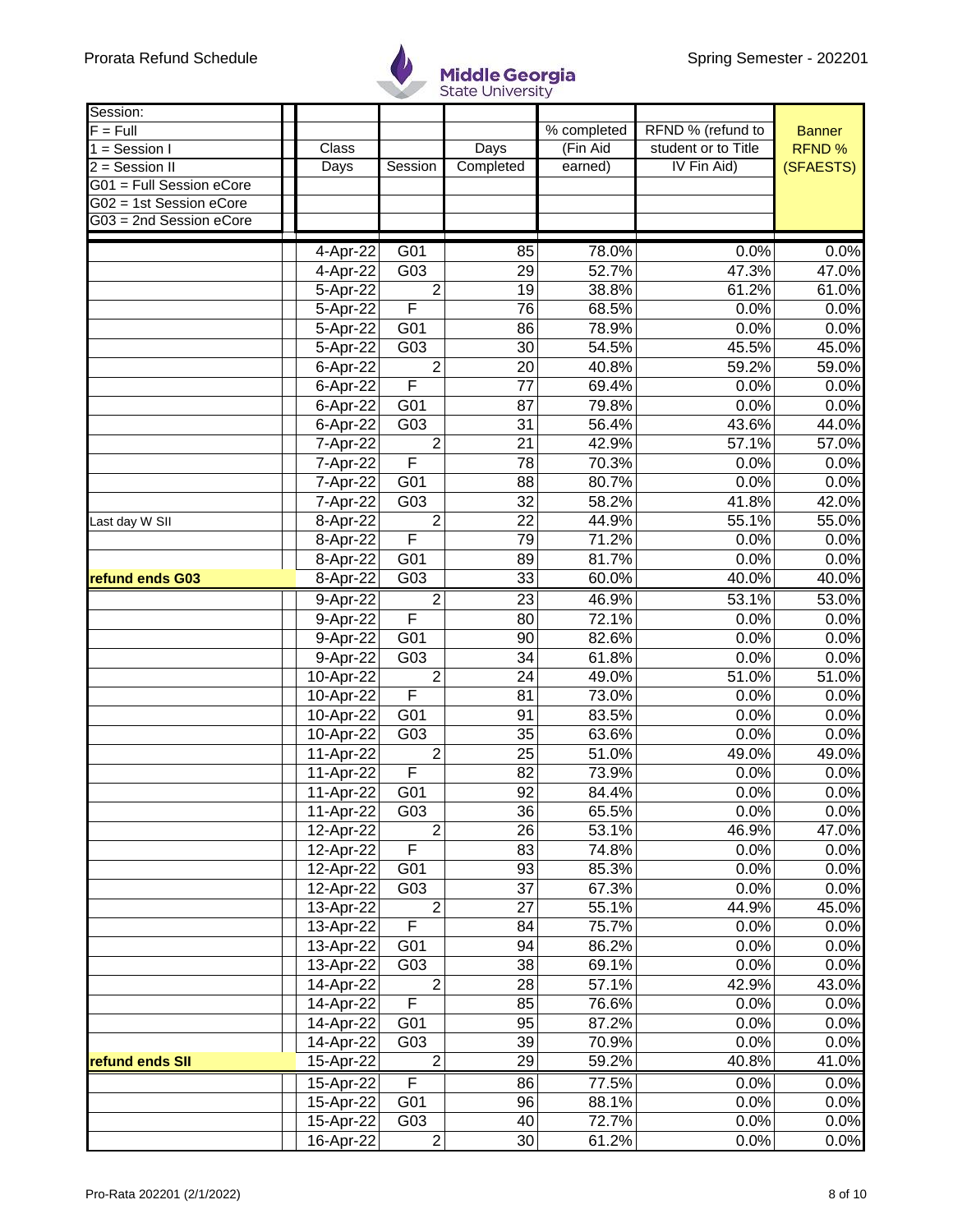

| Session:                 |                 |                  |                 |             |                     |               |
|--------------------------|-----------------|------------------|-----------------|-------------|---------------------|---------------|
| $F = Full$               |                 |                  |                 | % completed | RFND % (refund to   | <b>Banner</b> |
| $1 =$ Session I          | Class           |                  | Days            | (Fin Aid    | student or to Title | RFND %        |
| 2 = Session II           | Days            | Session          | Completed       | earned)     | IV Fin Aid)         | (SFAESTS)     |
| G01 = Full Session eCore |                 |                  |                 |             |                     |               |
| G02 = 1st Session eCore  |                 |                  |                 |             |                     |               |
| G03 = 2nd Session eCore  |                 |                  |                 |             |                     |               |
|                          |                 | F                |                 |             |                     |               |
|                          | 16-Apr-22       |                  | 87<br>97        | 78.4%       | 0.0%<br>0.0%        | 0.0%          |
|                          | 16-Apr-22       | G01              |                 | 89.0%       |                     | 0.0%          |
|                          | 16-Apr-22       | G03              | 41              | 74.5%       | 0.0%                | 0.0%          |
|                          | 17-Apr-22       | $\overline{2}$   | 31              | 63.3%       | 0.0%                | 0.0%          |
|                          | 17-Apr-22       | F                | 88              | 79.3%       | 0.0%                | 0.0%          |
|                          | 17-Apr-22       | G01              | 98              | 89.9%       | 0.0%                | 0.0%          |
|                          | 17-Apr-22       | G03              | 42              | 76.4%       | 0.0%                | 0.0%          |
|                          | 18-Apr-22       | $\overline{2}$   | 32              | 65.3%       | 0.0%                | 0.0%          |
|                          | 18-Apr-22       | F                | 89              | 80.2%       | 0.0%                | 0.0%          |
|                          | 18-Apr-22       | $\overline{G01}$ | 99              | 90.8%       | 0.0%                | 0.0%          |
|                          | 18-Apr-22       | $\overline{G03}$ | 43              | 78.2%       | 0.0%                | 0.0%          |
|                          | 19-Apr-22       | $\overline{2}$   | $\overline{33}$ | 67.3%       | 0.0%                | 0.0%          |
|                          | 19-Apr-22       | F                | 90              | 81.1%       | 0.0%                | 0.0%          |
|                          | 19-Apr-22       | G01              | 100             | 91.7%       | 0.0%                | 0.0%          |
|                          | 19-Apr-22       | G03              | 44              | 80.0%       | 0.0%                | 0.0%          |
|                          | 20-Apr-22       | $\overline{2}$   | 34              | 69.4%       | 0.0%                | 0.0%          |
|                          | $20 - Apr - 22$ | F                | 91              | 82.0%       | 0.0%                | 0.0%          |
|                          | 20-Apr-22       | G01              | 101             | 92.7%       | 0.0%                | 0.0%          |
|                          | 20-Apr-22       | G03              | 45              | 81.8%       | 0.0%                | 0.0%          |
|                          | 21-Apr-22       | $\overline{2}$   | 35              | 71.4%       | 0.0%                | 0.0%          |
|                          | 21-Apr-22       | F                | 92              | 82.9%       | 0.0%                | 0.0%          |
|                          | 21-Apr-22       | G01              | 102             | 93.6%       | 0.0%                | 0.0%          |
|                          | 21-Apr-22       | G03              | 46              | 83.6%       | 0.0%                | 0.0%          |
|                          | 22-Apr-22       | $\overline{2}$   | 36              | 73.5%       | 0.0%                | 0.0%          |
|                          | 22-Apr-22       | F                | 93              | 83.8%       | 0.0%                | 0.0%          |
| classes end - G01        | 22-Apr-22       | G01              | 103             | 94.5%       | 0.0%                | 0.0%          |
|                          | 22-Apr-22       | $\overline{G03}$ | 47              | 85.5%       | 0.0%                | 0.0%          |
|                          | 23-Apr-22       | $\overline{2}$   | 37              | 75.5%       | 0.0%                | 0.0%          |
|                          | 23-Apr-22       | F                | 94              | 84.7%       | 0.0%                | 0.0%          |
|                          | 23-Apr-22       | G01              | 104             | 95.4%       | 0.0%                | 0.0%          |
|                          | 23-Apr-22       | G03              | 48              | 87.3%       | 0.0%                | 0.0%          |
|                          | 24-Apr-22       | $\overline{2}$   | 38              | 77.6%       | 0.0%                | 0.0%          |
|                          | 24-Apr-22       | F                | 95              | 85.6%       | 0.0%                | 0.0%          |
|                          | 24-Apr-22       | G01              | 105             | 96.3%       | 0.0%                | 0.0%          |
|                          |                 |                  |                 |             |                     |               |
|                          | 24-Apr-22       | G03              | 49              | 89.1%       | 0.0%                | 0.0%          |
|                          | 25-Apr-22       | $\overline{2}$   | 39              | 79.6%       | 0.0%                | 0.0%          |
|                          | 25-Apr-22       | F                | 96              | 86.5%       | 0.0%                | 0.0%          |
|                          | 25-Apr-22       | G01              | 106             | 97.2%       | 0.0%                | 0.0%          |
| classes end G03          | 25-Apr-22       | G03              | 50              | 90.9%       | 0.0%                | 0.0%          |
|                          | 26-Apr-22       | $\overline{2}$   | 40              | 81.6%       | 0.0%                | 0.0%          |
|                          | 26-Apr-22       | F                | 97              | 87.4%       | 0.0%                | 0.0%          |
|                          | 26-Apr-22       | G01              | 107             | 98.2%       | 0.0%                | 0.0%          |
|                          | 26-Apr-22       | G03              | 51              | 92.7%       | 0.0%                | 0.0%          |
|                          | 27-Apr-22       | $\overline{2}$   | 41              | 83.7%       | 0.0%                | 0.0%          |
|                          | 27-Apr-22       | F                | 98              | 88.3%       | 0.0%                | 0.0%          |
|                          | 27-Apr-22       | G01              | 108             | 99.1%       | 0.0%                | 0.0%          |
|                          | 27-Apr-22       | G03              | 52              | 94.5%       | 0.0%                | 0.0%          |